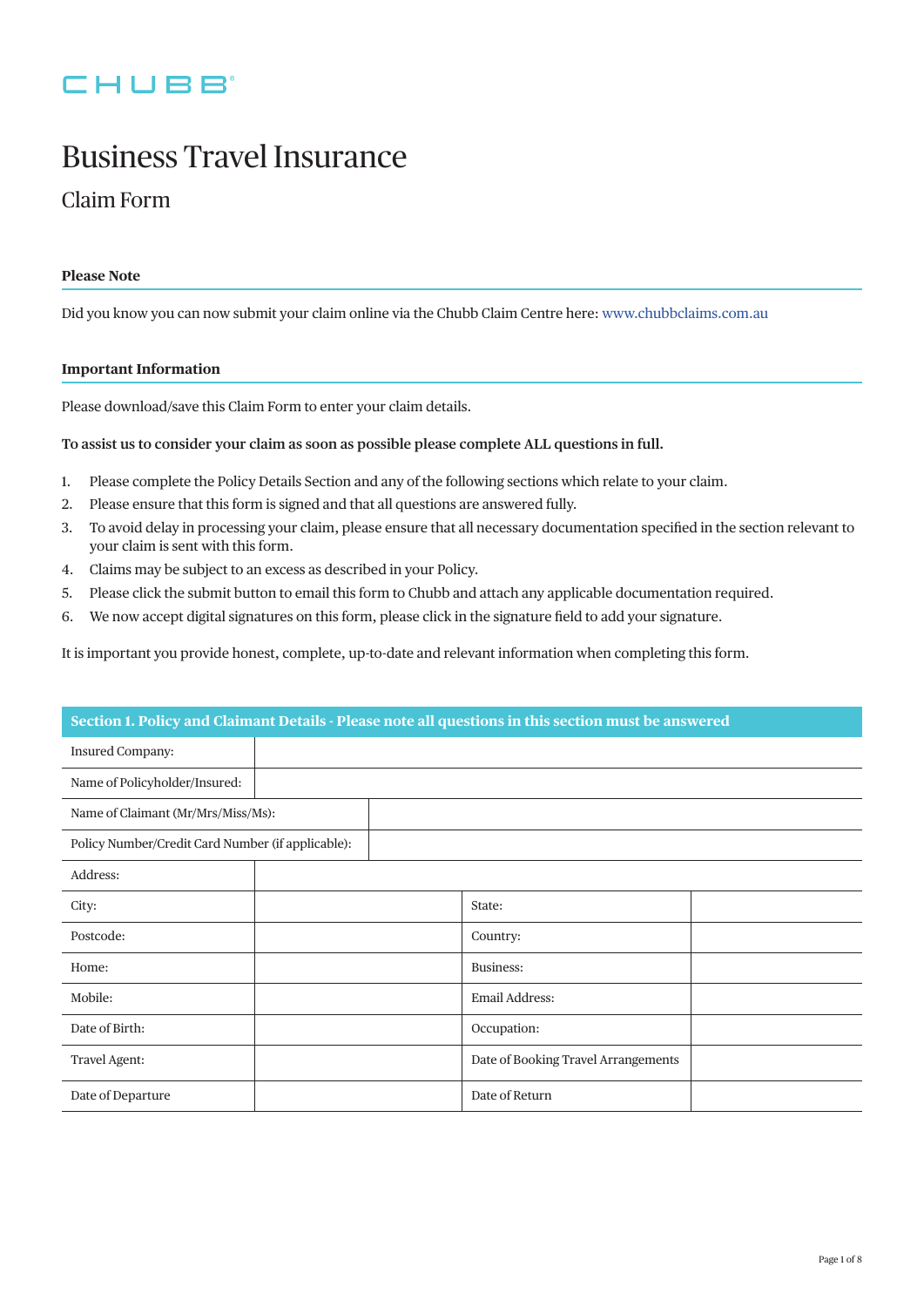# **Section 2. Electronic Funds Transfer Details**

Value of forfeited portion of journey (if applicable)  $\parallel$  \$ Refund received on cancellation  $\parallel$  \$ Full amount being claimed \$

Following Chubb approval of your claim, should you wish to have your claim benefits transferred directly into your bank account, please provide the following details

|                                                                                                                                                                                                                                                                                                                                                                                                                                                                                                       | <b>Australian Bank Account Details</b>                                                   |  |    |                                                                                                                               |  |           |     |                      |
|-------------------------------------------------------------------------------------------------------------------------------------------------------------------------------------------------------------------------------------------------------------------------------------------------------------------------------------------------------------------------------------------------------------------------------------------------------------------------------------------------------|------------------------------------------------------------------------------------------|--|----|-------------------------------------------------------------------------------------------------------------------------------|--|-----------|-----|----------------------|
| Name of Financial Institution:                                                                                                                                                                                                                                                                                                                                                                                                                                                                        |                                                                                          |  |    |                                                                                                                               |  |           |     |                      |
| Account Holder's Name:                                                                                                                                                                                                                                                                                                                                                                                                                                                                                |                                                                                          |  |    |                                                                                                                               |  |           |     |                      |
| <b>BSB</b> Number:                                                                                                                                                                                                                                                                                                                                                                                                                                                                                    |                                                                                          |  |    | <b>Account Number:</b>                                                                                                        |  |           |     |                      |
| Additional Information:                                                                                                                                                                                                                                                                                                                                                                                                                                                                               |                                                                                          |  |    |                                                                                                                               |  |           |     |                      |
|                                                                                                                                                                                                                                                                                                                                                                                                                                                                                                       | <b>Section 3. GST Information (For Australian Claims Only)</b>                           |  |    |                                                                                                                               |  |           |     |                      |
|                                                                                                                                                                                                                                                                                                                                                                                                                                                                                                       | a) Are you registered for GST Purposes?                                                  |  |    |                                                                                                                               |  |           |     | Yes   No             |
|                                                                                                                                                                                                                                                                                                                                                                                                                                                                                                       | b) What is your Australian Business Number (ABN)?                                        |  |    |                                                                                                                               |  |           |     |                      |
| $\Box$ Yes $\Box$ No<br>c) Have you claimed or are you entitled to claim an Input Tax Credit (ITC) in respect to the GST paid on the insurance<br>policy under which this claim is being made?                                                                                                                                                                                                                                                                                                        |                                                                                          |  |    |                                                                                                                               |  |           |     |                      |
| d) If Yes, what percentage of the GST did you claim or are you entitled to claim? (if the GST paid and your ITC entitlement<br>%<br>are the same amount, the answer to this question is 100%)                                                                                                                                                                                                                                                                                                         |                                                                                          |  |    |                                                                                                                               |  |           |     |                      |
|                                                                                                                                                                                                                                                                                                                                                                                                                                                                                                       | <b>Section 4. Cancellation Charges, Loss of Deposit Claim</b>                            |  |    |                                                                                                                               |  |           |     |                      |
| The following items must be included with this claim*<br>The Original Tickets/Vouchers if a refund is not obtainable.<br>1.<br>Doctor's/Hospital Certificate specifying exact nature of condition suffered by Injured/Sick person.<br>2.<br>3. Letter from Travel Agent verifying total cost of journey, value of unused portion of journey, cancellation charges incurred and total<br>amount of refund received.<br>* Failure to provide these items may result in delays in processing your claim. |                                                                                          |  |    |                                                                                                                               |  |           |     |                      |
|                                                                                                                                                                                                                                                                                                                                                                                                                                                                                                       | What was the reason you could not commence or complete your proposed journey?            |  |    |                                                                                                                               |  |           |     |                      |
|                                                                                                                                                                                                                                                                                                                                                                                                                                                                                                       |                                                                                          |  |    |                                                                                                                               |  |           |     |                      |
|                                                                                                                                                                                                                                                                                                                                                                                                                                                                                                       | Was the cancellation as a result of Injury/Sickness to yourself?                         |  |    |                                                                                                                               |  |           |     | $\Box$ Yes $\Box$ No |
| provide details:                                                                                                                                                                                                                                                                                                                                                                                                                                                                                      |                                                                                          |  |    | Was the cancellation as a result of Injury/Sickness to some other relative or person as defined in the Policy? If Yes, please |  |           |     | $\Box$ Yes $\Box$ No |
|                                                                                                                                                                                                                                                                                                                                                                                                                                                                                                       |                                                                                          |  |    |                                                                                                                               |  |           |     |                      |
| Name                                                                                                                                                                                                                                                                                                                                                                                                                                                                                                  |                                                                                          |  |    |                                                                                                                               |  |           |     |                      |
| Address                                                                                                                                                                                                                                                                                                                                                                                                                                                                                               |                                                                                          |  |    |                                                                                                                               |  |           |     |                      |
| Relationship                                                                                                                                                                                                                                                                                                                                                                                                                                                                                          |                                                                                          |  |    |                                                                                                                               |  |           | Age |                      |
|                                                                                                                                                                                                                                                                                                                                                                                                                                                                                                       | Nature of Complaint Preventing Travel                                                    |  |    |                                                                                                                               |  |           |     |                      |
| Date of First Medical Treatment                                                                                                                                                                                                                                                                                                                                                                                                                                                                       |                                                                                          |  |    |                                                                                                                               |  |           |     |                      |
|                                                                                                                                                                                                                                                                                                                                                                                                                                                                                                       | $\Box$ Yes $\Box$ No<br>Has the Injured/Sick person had a similar condition in the past? |  |    |                                                                                                                               |  |           |     |                      |
|                                                                                                                                                                                                                                                                                                                                                                                                                                                                                                       | Name and Address of Patient's normal Doctor                                              |  |    |                                                                                                                               |  |           |     |                      |
|                                                                                                                                                                                                                                                                                                                                                                                                                                                                                                       |                                                                                          |  |    |                                                                                                                               |  |           |     |                      |
|                                                                                                                                                                                                                                                                                                                                                                                                                                                                                                       | Date you advised Travel Agent to cancel bookings                                         |  |    |                                                                                                                               |  |           |     |                      |
| Amount of deposit paid                                                                                                                                                                                                                                                                                                                                                                                                                                                                                |                                                                                          |  | \$ |                                                                                                                               |  | Date paid |     |                      |
|                                                                                                                                                                                                                                                                                                                                                                                                                                                                                                       | Balance of full fare and date paid                                                       |  | \$ |                                                                                                                               |  | Date paid |     |                      |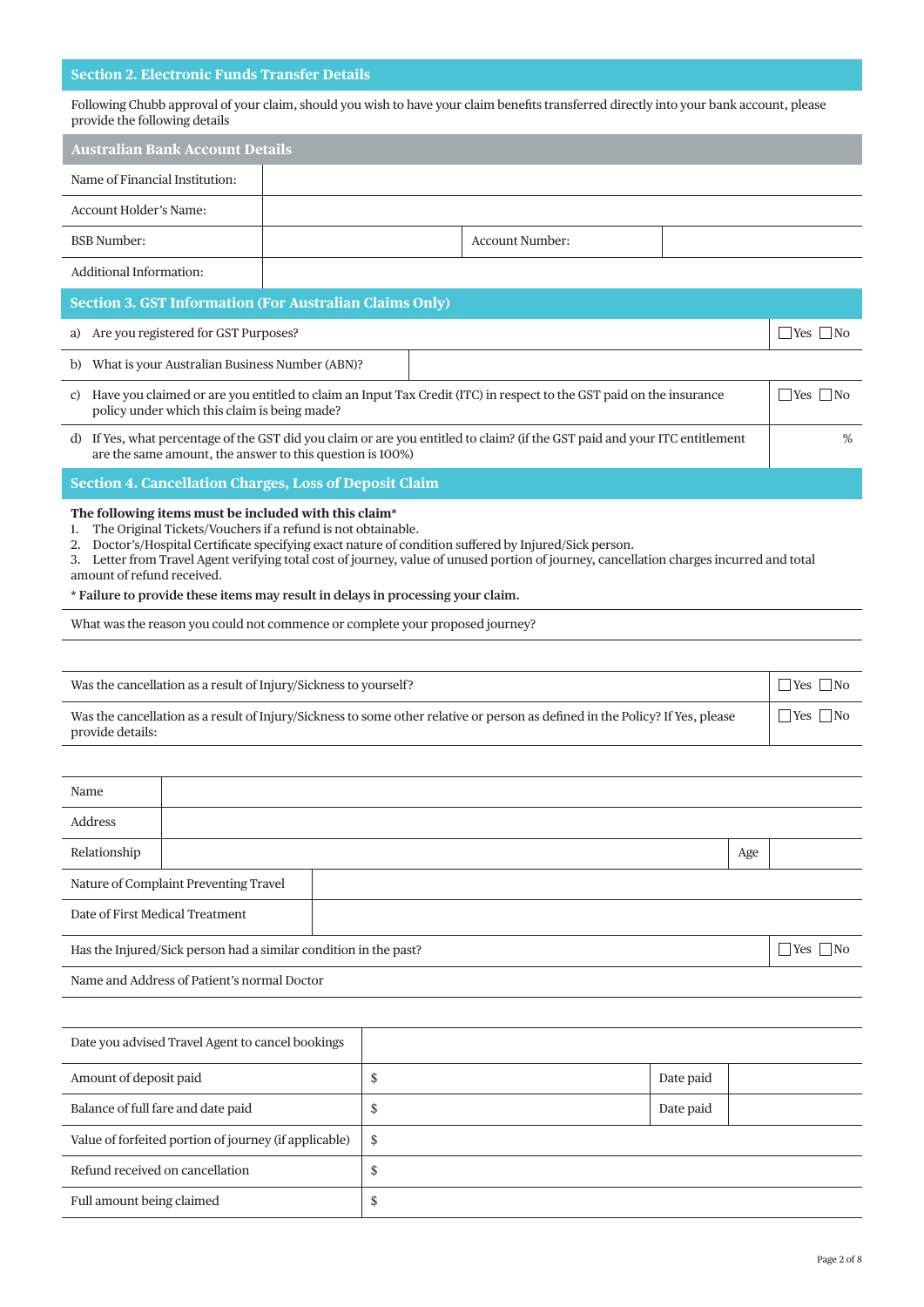# **Section 5. Overseas Medical, Dental and/or Hospitalisation Benefit Claim**

#### **The following items must be included with this claim\***

1. Original Doctor's/Hospital accounts and receipts together with details relating to medical benefit refunds.

2. Original Doctor's Certificate verifying nature of complaint suffered by you.

**\* Failure to provide these items may result in delays in processing your claim.**

| Type of Injury or Sickness                                                                              |                                | Date of Accident or Commencement of Sickness |                            |                      |                     |                      |  |
|---------------------------------------------------------------------------------------------------------|--------------------------------|----------------------------------------------|----------------------------|----------------------|---------------------|----------------------|--|
| If Injury - Give full details of Accident                                                               |                                |                                              |                            |                      |                     |                      |  |
| Date of First Medical Consultation                                                                      |                                |                                              | Name of Doctor or Hospital |                      |                     |                      |  |
| Details of other treatment by Doctors/Hospital                                                          |                                |                                              |                            |                      |                     |                      |  |
| Dates in Hospital: Admitted                                                                             |                                |                                              | Time:                      |                      |                     |                      |  |
| Dates in Hospital: Discharged                                                                           |                                |                                              | Time:                      |                      |                     |                      |  |
| List the Country and the currency of the Country in which you incurred the medical costs:               |                                |                                              |                            |                      |                     |                      |  |
| <b>Country</b>                                                                                          |                                |                                              | <b>Currency</b>            |                      | <b>Total Amount</b> |                      |  |
|                                                                                                         |                                |                                              |                            |                      |                     |                      |  |
|                                                                                                         |                                |                                              |                            |                      |                     |                      |  |
| Have you ever suffered from the same or similar complaint in the past?                                  |                                |                                              |                            |                      |                     | $\Box$ Yes $\Box$ No |  |
| If Yes, give details, dates, names and addresses of treating physicians:                                |                                |                                              |                            |                      |                     |                      |  |
| <b>Date</b>                                                                                             | <b>Physicians or Providers</b> |                                              | <b>Address</b>             |                      |                     |                      |  |
|                                                                                                         |                                |                                              |                            |                      |                     |                      |  |
|                                                                                                         |                                |                                              |                            |                      |                     |                      |  |
|                                                                                                         |                                |                                              |                            |                      |                     |                      |  |
|                                                                                                         |                                |                                              |                            |                      |                     |                      |  |
| Name of usual family doctor                                                                             |                                |                                              |                            |                      |                     |                      |  |
| Address of usual family doctor                                                                          |                                |                                              |                            |                      |                     |                      |  |
| How long has the doctor been known to the patient?                                                      |                                |                                              |                            |                      |                     |                      |  |
| Are you a member of a Private Health Insurance Fund, e.g. Medibank? If Yes, please supply name of fund: |                                |                                              |                            | $\Box$ Yes $\Box$ No |                     |                      |  |

**Please Note: All medical accounts must first be lodged with your Private Health Fund, if applicable. The policy is only able to consider Non-Medicare claimable expenses.**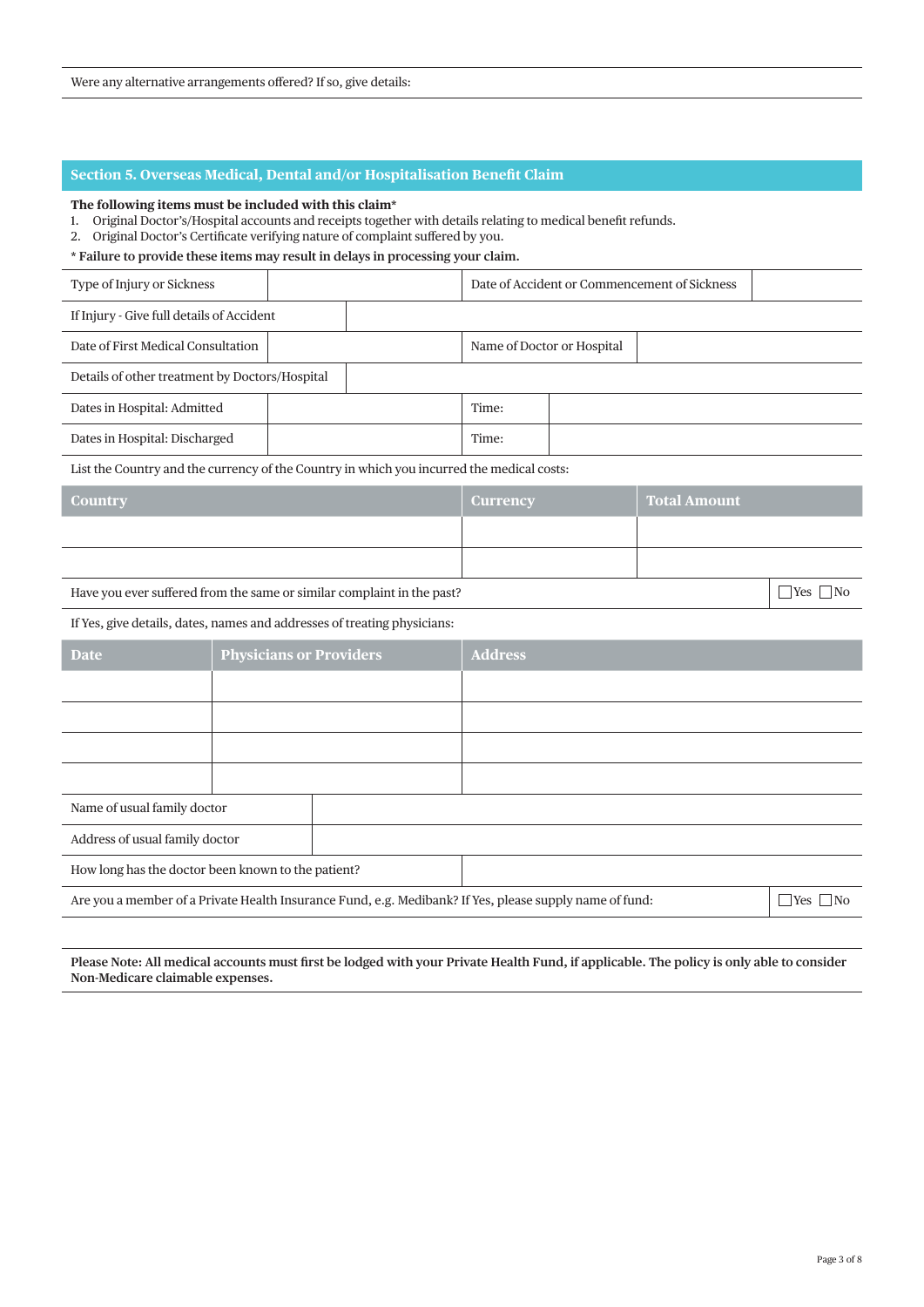# **Section 6. Emergency Expenses Claim (for additional travel & accommodation incurred during the journey)**

#### **The following items must be included with this claim\***

- 1. Receipts and/or Tickets relating to additional expenses incurred.
- 2. Doctor's/Hospital Certificate specifying exact nature of condition suffered by Injured/Sick person.
- 3. Letter from Travel Agent or carrier verifying reason for additional expenses and/or any refund applicable.

#### **\* Failure to provide these items may result in delays in processing your claim.**

| $Date/s$ ,               |  |
|--------------------------|--|
| the property of the con- |  |

Reason for incurring additional travel or accommodation expenses

List the Country and the Currency of the Country in which you incurred the costs

| <b>Country</b> | <b>Currency</b> |
|----------------|-----------------|
|                |                 |
|                |                 |

#### List specifically the additional **Travel** expenses

| <b>Details</b> | Amount     |
|----------------|------------|
|                | A\$        |
|                | A\$        |
|                | A\$        |
|                | A\$        |
| Total          | <b>A\$</b> |

List specifically the additional **Accommodation** expenses

| <b>Details</b> | Amount |
|----------------|--------|
|                | A\$    |
|                | A\$    |
|                | A\$    |
|                | A\$    |
| Total          | A\$    |

| Were these expenses incurred as a result of Injury or Sickness as claimed in Part 1? |  | $\Box$ Yes $\Box$ No |  |  |  |
|--------------------------------------------------------------------------------------|--|----------------------|--|--|--|
|--------------------------------------------------------------------------------------|--|----------------------|--|--|--|

If these expenses were incurred as a result of Injury or Sickness to any other person, please give details of the person and their relationship to you.

| Name    | Age          |  |
|---------|--------------|--|
| Address | Relationship |  |
| Cause   |              |  |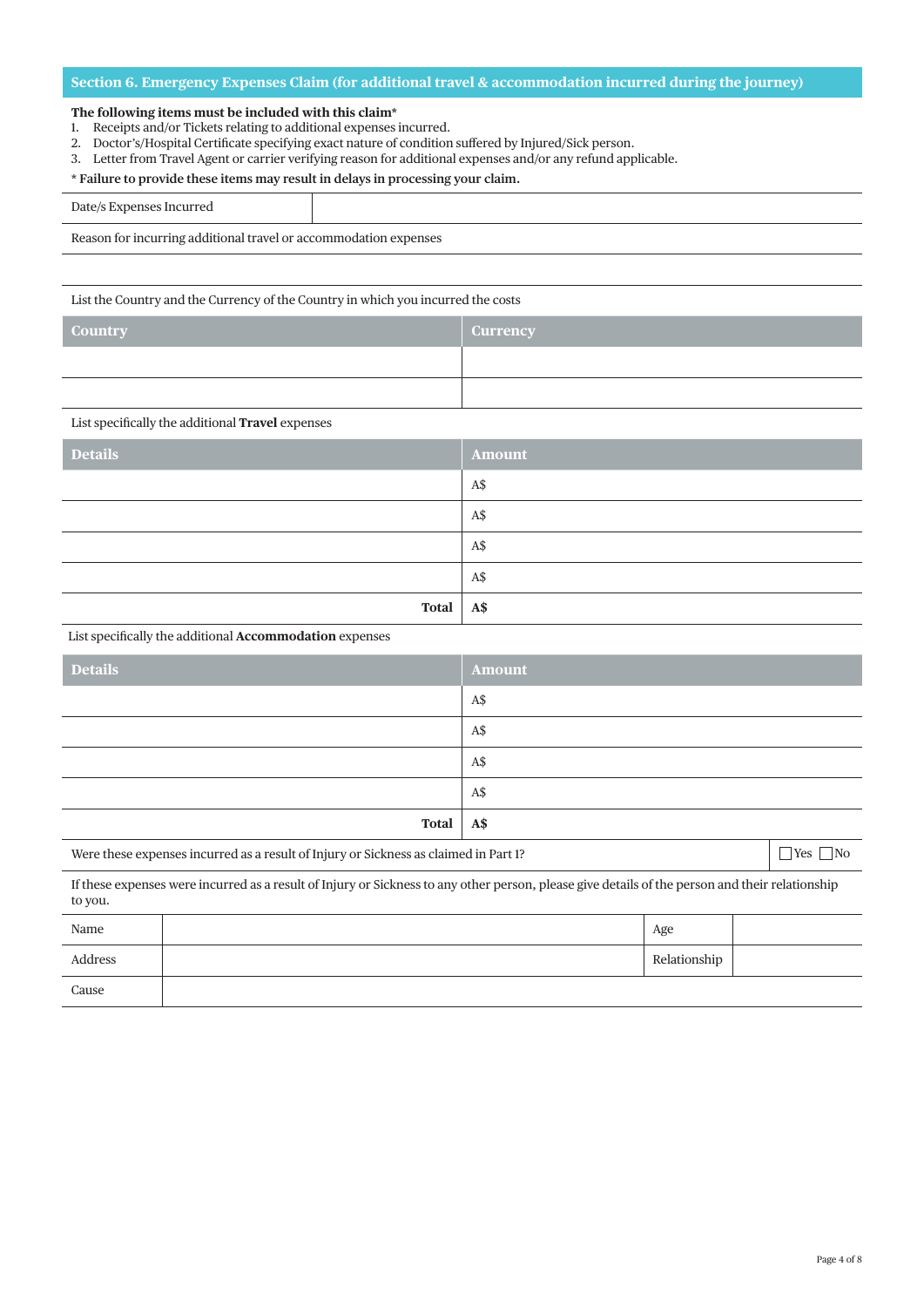# **Section 7. Luggage, Personal Effects Claim**

#### **The following items must be included with this claim\***

- 1. Report or letter from Authority (e.g. Police, Airline) regarding the loss.
- 2. Receipts, Guarantee Certificates, Instruction Manuals, Valuation Certificates, Bankcard or Credit Card Vouchers or other proof of purchase for items claimed.
- 3. Bank Statements, transaction receipts or other proof of cash claimed.
- 4. Quotations for replacement of items claimed.

#### **\* Failure to provide these items may result in delays in processing your claim.**

Give full details of how losses, damage or thefts occurred: (Detail each event)

| Date loss/damage occured                                                                                                                                                                                                                                                                                                                            |  |                         | Time |      |           |  |  |
|-----------------------------------------------------------------------------------------------------------------------------------------------------------------------------------------------------------------------------------------------------------------------------------------------------------------------------------------------------|--|-------------------------|------|------|-----------|--|--|
| Date loss/damage reported                                                                                                                                                                                                                                                                                                                           |  |                         | Time |      |           |  |  |
| Loss/damage reported to (Police, Airline or other authority) Name                                                                                                                                                                                                                                                                                   |  |                         |      |      |           |  |  |
| Were articles lost/damaged by a Carrier? (e.g. Airline)                                                                                                                                                                                                                                                                                             |  | $\exists$ Yes $\Box$ No |      | Name |           |  |  |
| Have you yet lodged a claim or complaint against any<br>Carrier/Airline or other Authority or against any individual<br>responsible for the loss or damage to your property?<br>If Yes, give details and attach copies of correspondence.<br>If No, you should proceed to claim with your Carrier/Airline<br>before submitting your claim to Chubb. |  | <b>Airline</b>          |      |      | Claim No. |  |  |
| Note: The Warsaw/Montreal Convention imposes a liability upon the Carrier and you should claim on them first.                                                                                                                                                                                                                                       |  |                         |      |      |           |  |  |
| What Action was taken to recover lost items?                                                                                                                                                                                                                                                                                                        |  |                         |      |      |           |  |  |

| Are any of the items covered by other insurance? |  |                |  |  |
|--------------------------------------------------|--|----------------|--|--|
| If Yes - Which company                           |  | Policy Number: |  |  |
| Were all the missing articles your property?     |  |                |  |  |
| <b>If No</b> - give details                      |  |                |  |  |
| Other comments (if necessary)                    |  |                |  |  |

Description and size of suitcase in which missing goods carried

| <b>Full details of articles</b><br>claimed (include value of<br>cases) | <b>Name and address</b><br>from whom goods were<br>purchased | <b>Original</b><br>Date of<br><b>Purchase</b> | Original<br><b>Purchase</b><br><b>Price</b> | <b>Replacement</b><br><b>Amount Claimed</b><br>(Aust. \$) | <b>Remarks</b> |
|------------------------------------------------------------------------|--------------------------------------------------------------|-----------------------------------------------|---------------------------------------------|-----------------------------------------------------------|----------------|
|                                                                        |                                                              |                                               |                                             |                                                           |                |
|                                                                        |                                                              |                                               |                                             |                                                           |                |
|                                                                        |                                                              |                                               |                                             |                                                           |                |
|                                                                        |                                                              |                                               |                                             |                                                           |                |
|                                                                        |                                                              |                                               |                                             |                                                           |                |
|                                                                        |                                                              |                                               |                                             |                                                           |                |
|                                                                        |                                                              |                                               |                                             |                                                           |                |
|                                                                        |                                                              |                                               |                                             |                                                           |                |
|                                                                        |                                                              |                                               |                                             |                                                           |                |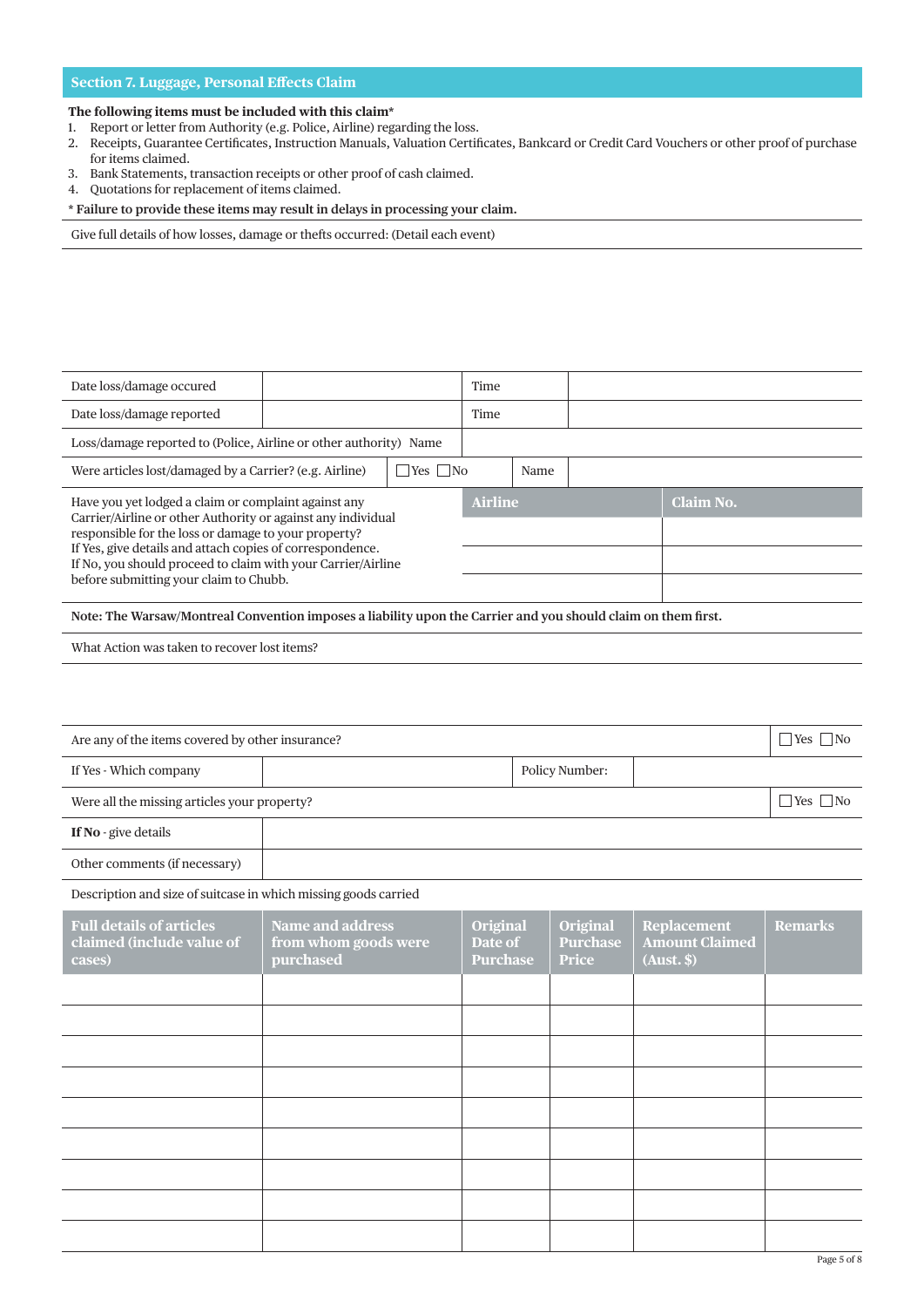# **Section 8. Accidental Death Claim or Specified Sickness Claim**

#### **The following items must be included with this claim\***

- 1. The Original Policy Document.
- 2. Certified Copy of Death Certificate stating cause of death.
- 3. Copy of Coroner's Depositions and Findings (if applicable).
- 4. Certified copy of Birth Certificate.

# **\* Failure to provide these items may result in delays in processing your claim.**

| What was the cause of death?                                            |       |  |  |
|-------------------------------------------------------------------------|-------|--|--|
| When did the accident occur?                                            | Time: |  |  |
| Was a coronial inquest held or is one to be held? If Yes - give details |       |  |  |

| Name of usual family doctor                        |  |
|----------------------------------------------------|--|
| Address of usual family doctor                     |  |
| How long has the doctor been known to the patient? |  |

#### **Section 9. Personal Liability Claim**

#### **The following items must be included with this claim\***

- 1. Letters or Demands of a claim made against you.
- 2. Quotations or receipts in support of a claim made against you.
- **\* Failure to provide these items may result in delays in processing your claim.**

Bodily Injury - Provide relevant details - name, address, phone number and email address of Injured Party and details of Injury:

Damage to Property - List all Property Damage together with name, address, phone number and email address of Party claiming damage against you:

| Is the Injury or Damage related to a travelling companion?                                                                                                                                                                                                                                                                                                                           |  |                     |  | $\exists$ Yes |
|--------------------------------------------------------------------------------------------------------------------------------------------------------------------------------------------------------------------------------------------------------------------------------------------------------------------------------------------------------------------------------------|--|---------------------|--|---------------|
| Do you consider you were at fault? (If so, why)                                                                                                                                                                                                                                                                                                                                      |  |                     |  |               |
| Section 10. Rental Vehicle Collision and Theft Excess Cover Claim                                                                                                                                                                                                                                                                                                                    |  |                     |  |               |
| The following items must be included with this claim*<br>The Rental Agreement.<br>Notice from the Rental Company in respect of the excess or deductible.<br>Documentation evidencing payment of excess or deductible.<br>3.<br>A copy of the Rental Vehicle Repair Invoice from the Hire Company.<br>* Failure to provide these items may result in delays in processing your claim. |  |                     |  |               |
| Date of Loss                                                                                                                                                                                                                                                                                                                                                                         |  | Value of Excess/LDW |  |               |
| Please provide a full description of the circumstances of the incident giving rise to the claim:                                                                                                                                                                                                                                                                                     |  |                     |  |               |
|                                                                                                                                                                                                                                                                                                                                                                                      |  |                     |  |               |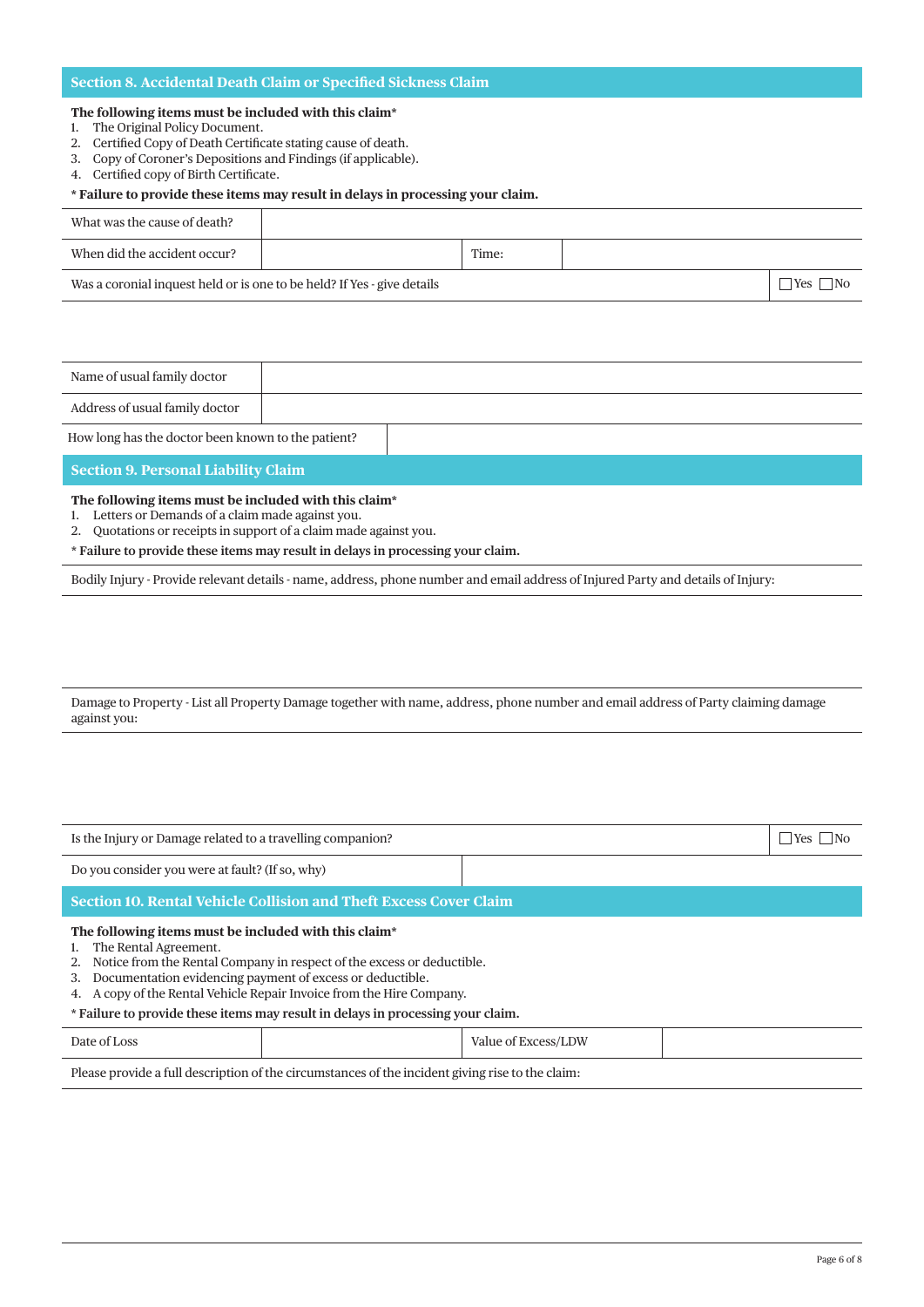### **Chubb Insurance Australia Limited, Claim Privacy Consent and Declaration**

#### **Claim Privacy Consent**

Chubb Insurance Australia Limited (Chubb) collects, uses and handles your personal information in accordance with the Privacy Act 1988 (Cth). You can access a copy of our Privacy Policy on our website at https://www2.chubb.com/au-en/footer/privacy.aspx or by contacting our customer relations team.

Your personal information will be used by Chubb, or third parties engaged by Chubb, for the purpose of assessing your claim or your entitlement to benefits and, if the claim is accepted, for administration of the claim and for planning, product development and research purposes including customer surveys.

In so far as it is relevant to the claim, your personal information may include:

- a) information that is health information or sensitive information, including, without limitation, your medical history, any treatment received by you and any medication taken or prescribed for you (at any time) or your health insurance claims history, including Medicare;
- b) information relating to other insurance policies, including terms and conditions and claims history;
- c) details of your employment including position, period of employment, remuneration, hours worked and duties performed (at any time);
- d) information relating to your income, assets, liabilities and solvency;
- e) information from third persons who may have information relevant to your eligibility to receive a benefit, or your entitlement to receive an ongoing benefit;
- f) payment or billing information, such as bank account details, direct debit and credit card details or premium funding and insurance payment arrangements; and
- g) any other personal information that you may provide to Chubb or its third party contractors.

#### **Collection from and Disclosure to Third Parties**

To assess and process your claim Chubb may need to collect your personal information from third parties such as, but not limited to, your insurance broker, claims reference services, government organisations (for example, social security agencies or taxation offices), your doctor or other health service provider, any forensic accountant or investigator retained by Chubb, your employers (past and present), your accountant and any businesses which provide information about the commercial activities of persons or, if you are, or have been, bankrupt the trustee of your estate.

Chubb may disclose your personal information, including health and sensitive information, to other entities within the Chubb Group, other insurers, our reinsurers or third parties, including contractors and contracted service providers (such as assessors or investigators) who we, or those other Chubb Group entities, have engaged to provide a specific service related to the administration of your claim and the policy. Those entities may be located overseas, for example the regional head offices of Chubb in Singapore, UK or USA or third parties with whom we or those other Chubb Group entities have subcontracted to provide a specific service for us, which may be located outside of Australia (such as in the Philippines or USA). These entities and their locations may change from time to time. Please contact us, if you would like a full list of the countries in which these third parties are located.

Chubb may also disclose your personal information to witnesses in respect to your claim and to government agencies including the police (where we are compelled to by law).

If you'd like a copy of your personal information or wish to correct or update it, want to withdraw your consent to receiving offers of products of services from us or persons we have an association with, please complete Our Personal Information Request Form online or download it from www2.chubb.com/au-en/footer/privacy.aspx and return to CustomerService.AUNZ@chubb.com or contact our customer relations team on 1800 815 675.

Please note if you do not consent to the terms of this Privacy Consent or revoke your consent, Chubb may not be able to process or assess your claim.

#### **Privacy Consent, Declaration and Authority**

I:

- consent to the collection, use and disclosure of my personal information in accordance with Chubb's Privacy Policy and this document for the assessment of my claim. This consent remains valid unless I alter or revoke it by giving written notice to Chubb as outlined above;
- understand that by investigating my claim or by accepting proof of my claim, Chubb has made no acceptance of liability, nor waived any of its rights in defense of any claim arising under the insurance policy;
- agree to use my best endeavors and render all reasonable assistance and co-operation to Chubb in the assessment of my claim;
- confirm that any information that I supply will be true and correct and that I will not withhold any information likely to affect the acceptance or handling of my claim;
- understand that my claim may be denied if the information supplied is untrue, or I have not revealed all relevant facts;
- authorise any person or entity, including but not limited to the third parties referred to above, to provide to Chubb such personal information as Chubb considers relevant for its assessment of my claim;
- authorise Chubb to disclose my personal information (including sensitive/health information) to other third parties referred to above (who may be located overseas) where relevant to the assessment of my claim;
- appoint Chubb to do everything necessary including to execute on my behalf any documents or do such acts as required to give effect to this Privacy Consent, Declaration and Authority.

| Please advise if the event claimed relates to |  | □ Authorised business travel □ Incidental private travel (tick whichever applies) |      |  |
|-----------------------------------------------|--|-----------------------------------------------------------------------------------|------|--|
| Signature of Claimant                         |  |                                                                                   |      |  |
| Name of Claimant                              |  |                                                                                   | Date |  |